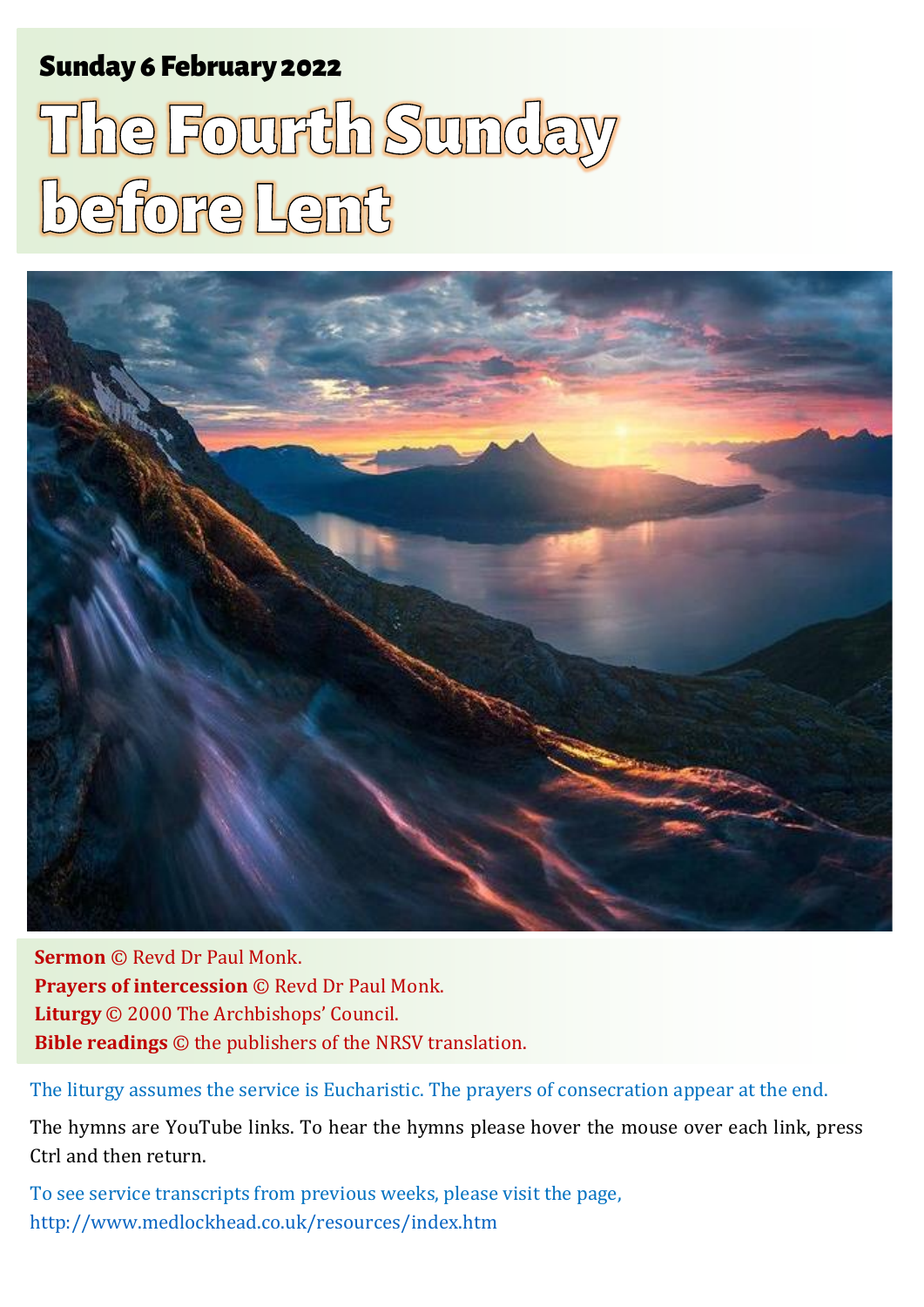### **Introduction and welcome**

HYMN 1 **[The Church's one foundation](https://www.youtube.com/watch?v=bCdASxyPIKE)** (click on this link to hear the hymn)

# **The Welcome**

In the name of the Father, and of the Son, and of the Holy Spirit

All **Amen.**

The Lord be with you

All **And also with you.**

# **The Preparation**

All **Almighty God,**

**to whom all hearts are open, all desires known, and from whom no secrets are hidden: cleanse the thoughts of our hearts by the inspiration of your Holy Spirit, that we may perfectly love you, and worthily magnify your holy name; through Christ our Lord. Amen.**

Our Lord Jesus Christ said:

The first commandment is this: 'Hear, O Israel, the Lord our God is the only Lord. You shall love the Lord your God with all your heart, with all your soul, with all your mind, and with all your strength.'

And the second is this: 'Love your neighbour as yourself.' There is no other commandment greater than these. On these two commandments hang all the law and the prophets.

#### All **Amen. Lord, have mercy.**

God so loved the world that he gave his only Son Jesus Christ to save us from our sins, to be our advocate in heaven, and to bring us to eternal life. Therefore, let us confess our sins in penitence and faith, firmly resolved to keep God's commandments and to live in love and peace with all.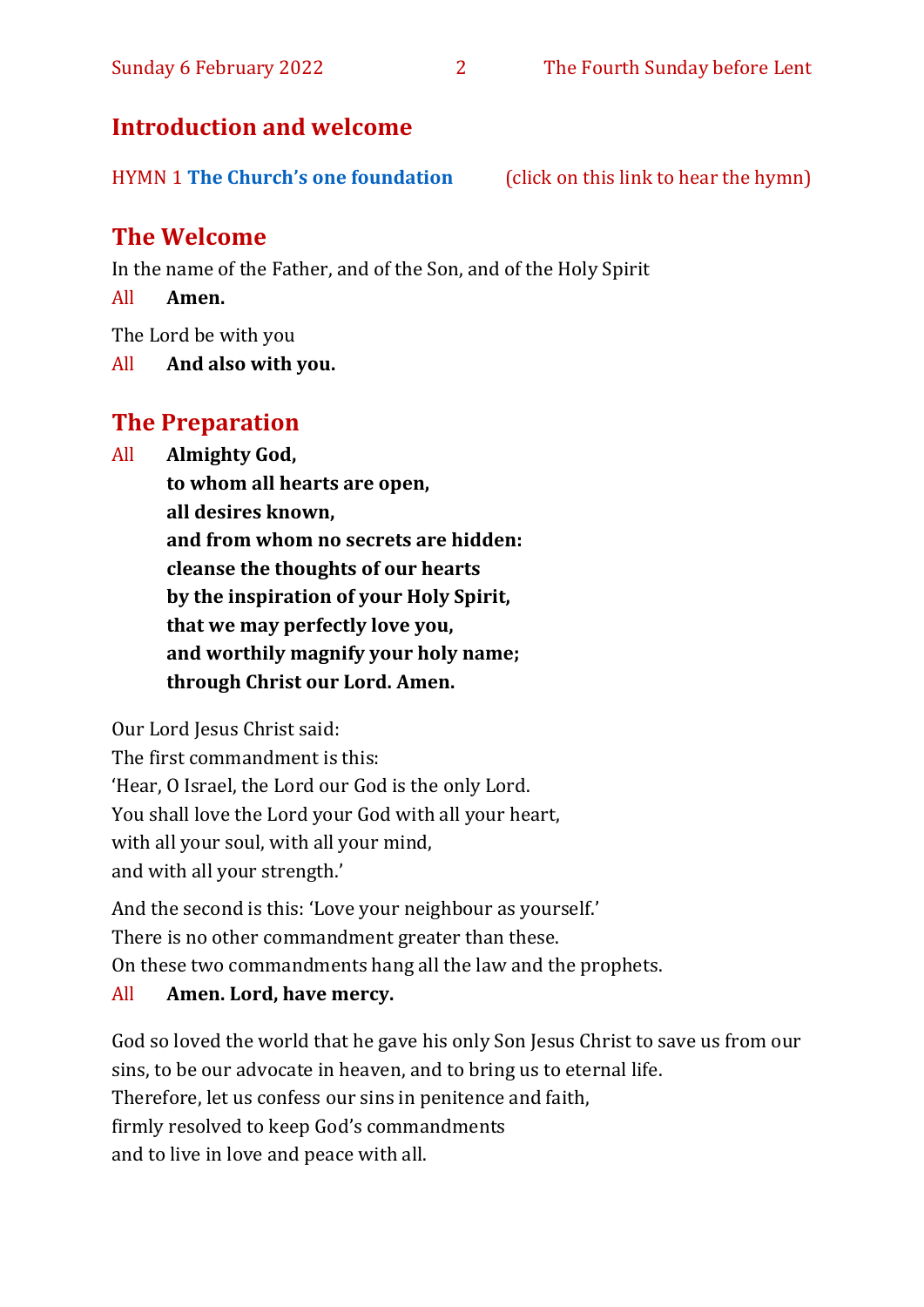All **Almighty God, our heavenly Father, we have sinned against you and against our neighbour in thought and word and deed, through negligence, through weakness, through our own deliberate fault. We are truly sorry and repent of all our sins. For the sake of your Son Jesus Christ, who died for us, forgive us all that is past and grant that we may serve you in newness of life to the glory of your name. Amen.**

Almighty God,

who forgives all who truly repent, have mercy upon you, pardon and deliver you from all your sins, confirm and strengthen you in all goodness, and keep you in life eternal; through Jesus Christ our Lord. All **Amen.**

# **The Gloria**

This Gloria is sung to the tune of 'Cwm Rhondda'. Click **[here](about:blank)** for the tune.

All **Glory be to God in Heaven, Songs of joy and peace we bring, Thankful hearts and voices raising, To creation's Lord we sing. Lord we thank you, Lord we praise you, Glory be to God our King: Glory be to God our King. Lamb of God, who on our shoulders, Bore the load of this world's sin; Only Son of God the Father, You have brought us peace within.**

**Lord, have mercy, Christ have mercy,**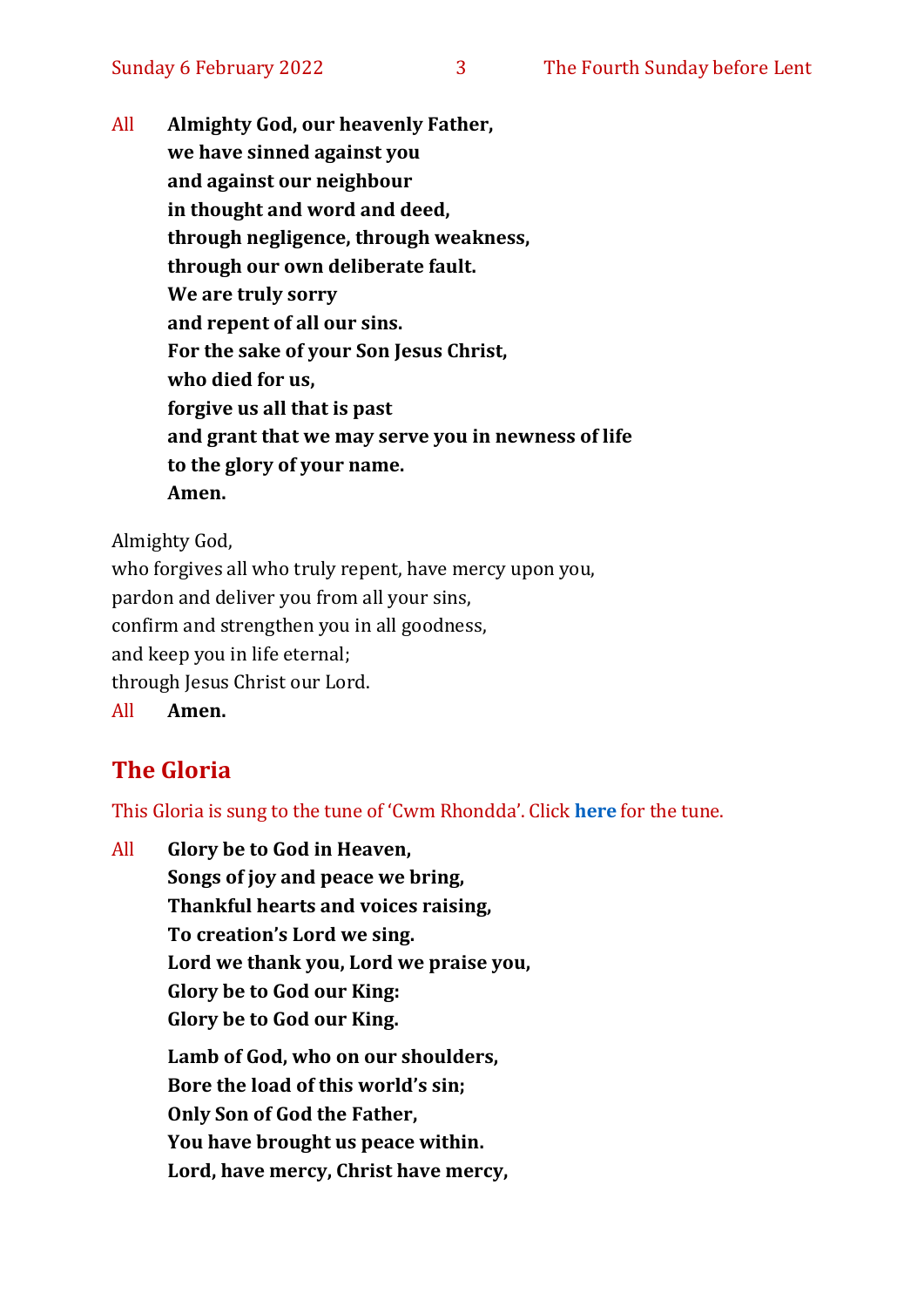**Now your glorious reign begin: Now your glorious reign begin.**

**You O Son of God are Holy, You we praise with one accord. None in heav'n or earth is like you, Only you are Christ the Lord. With the Father and the Spirit, Ever worshipped and adored: Ever worshipped and adored.**

#### **The Collect for the Fourth Sunday before Lent**

O God,

you know us to be set

in the midst of so many and great dangers, that by reason of the frailty of our nature

we cannot always stand upright: grant to us such strength and protection as may support us in all dangers

and carry us through all temptations; through Jesus Christ your Son our Lord, who is alive and reigns with you, in the unity of the Holy Spirit, one God, now and for ever.

All **Amen.**

#### **First reading**

A reading from the Book of the Prophet Isaiah

In the year that King Uzziah died, I saw the Lord sitting on a throne, high and lofty; and the hem of his robe filled the temple. Seraphs were in attendance above him; each had six wings: with two they covered their faces, and with two they covered their feet, and with two they flew. And one called to another and said: 'Holy, holy, holy is the Lord of hosts; the whole earth is full of his glory.' The pivots on the thresholds shook at the voices of those who called, and the house filled with smoke.

And I said: 'Woe is me! I am lost, for I am a man of unclean lips, and I live among a people of unclean lips; yet my eyes have seen the King, the Lord of hosts!' Then one of the seraphs flew to me, holding a live coal that had been taken from the altar with a pair of tongs. The seraph touched my mouth with it and said: 'Now that this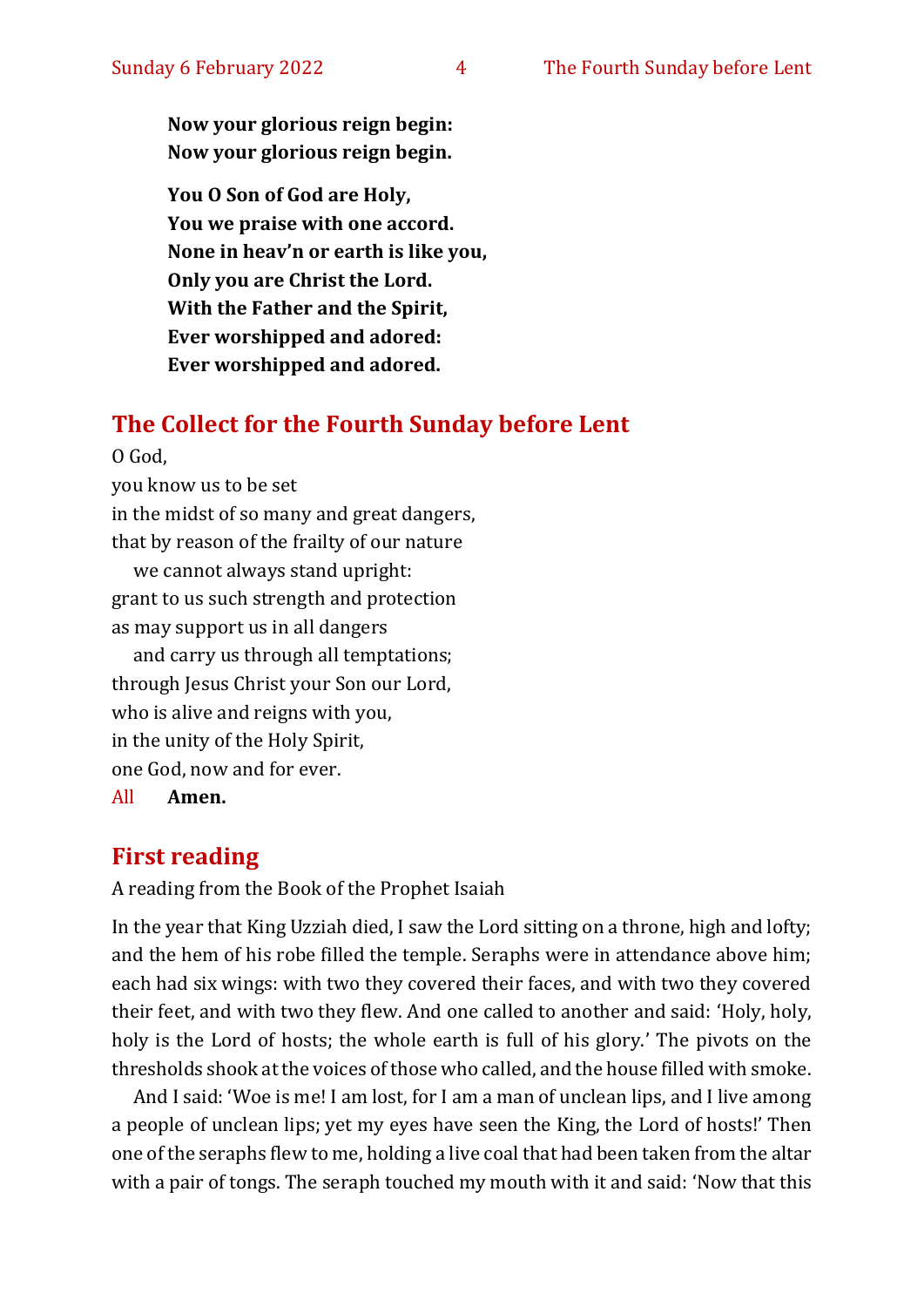has touched your lips, your guilt has departed and your sin is blotted out." Then I heard the voice of the Lord saying, 'Whom shall I send, and who will go for us?' And I said, 'Here am I; send me!' *Isaiah 6:1–8*

This is the Word of the Lord

#### All **Thanks be to God.**

# **Second reading**

A reading from St Paul's First Letter to the Corinthians

I would remind you, brothers and sisters, of the good news that I proclaimed to you, which you in turn received, in which also you stand, through which also you are being saved, if you hold firmly to the message that I proclaimed to you—unless you have come to believe in vain. For I handed on to you as of first importance what I in turn had received: that Christ died for our sins in accordance with the scriptures, and that he was buried, and that he was raised on the third day in accordance with the scriptures, and that he appeared to Cephas, then to the twelve. Then he appeared to more than five hundred brothers and sisters at one time, most of whom are still alive, though some have died. Then he appeared to James, then to all the apostles. Last of all, as to one untimely born, he appeared also to me. For I am the least of the apostles, unfit to be called an apostle, because I persecuted the church of God.

But by the grace of God I am what I am, and his grace toward me has not been in vain. On the contrary, I worked harder than any of them—though it was not I, but the grace of God that is with me. Whether then it was I or they, so we proclaim and so you have come to believe. *1 Corinthians 15:1–11*

This is the Word of the Lord

All **Thanks be to God.**

HYMN 2 **[Jesus remember me](https://www.youtube.com/watch?v=6b3MPGBLNeE)** (please click on this link to hear the hymn)

# **Gospel reading**

Hear the Gospel of our Lord Jesus Christ according to Luke

#### All **Glory to you O Lord.**

Once while Jesus was standing beside the lake of Gennesaret, and the crowd was pressing in on him to hear the word of God, he saw two boats there at the shore of the lake; the fishermen had gone out of them and were washing their nets. He got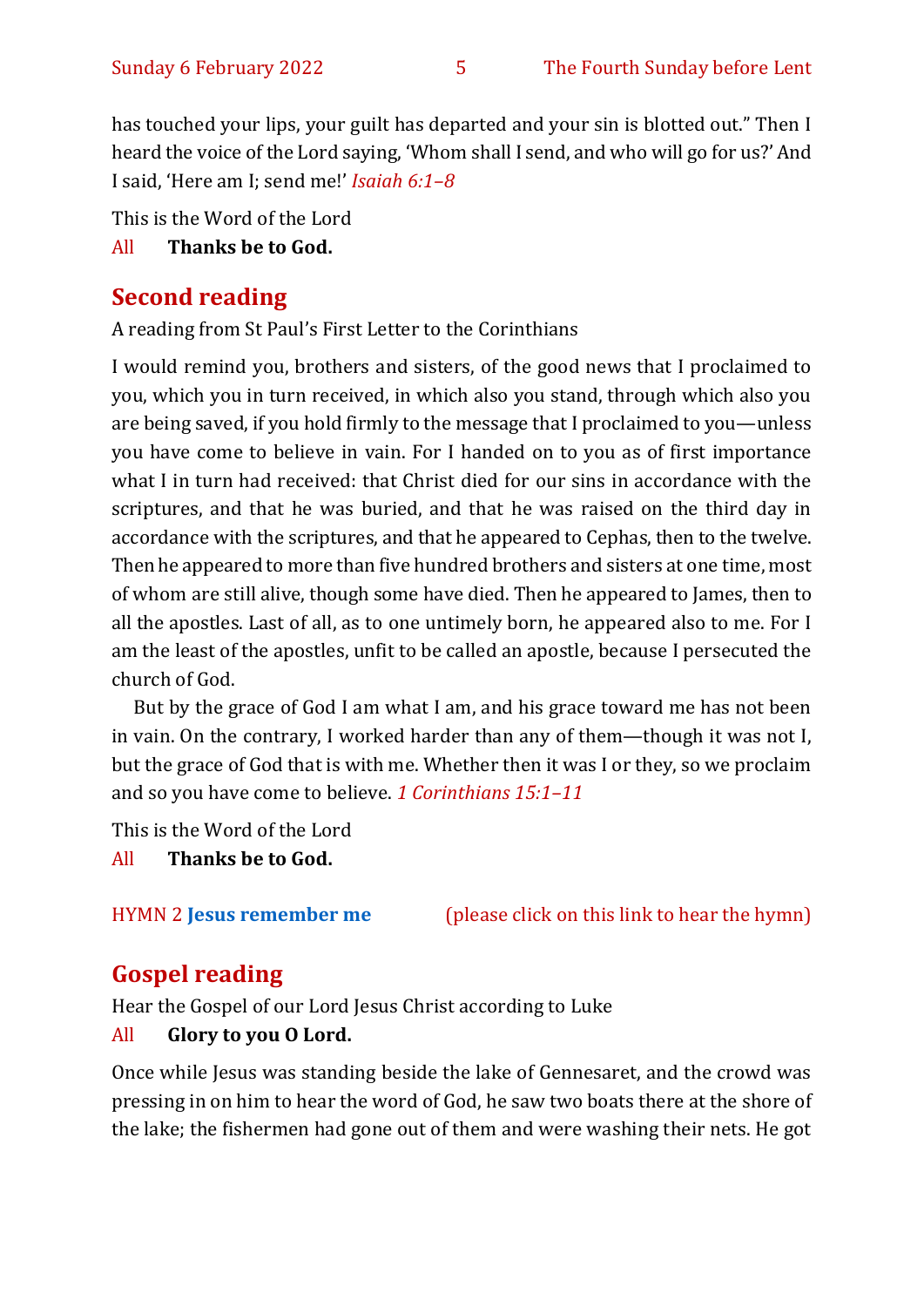into one of the boats, the one belonging to Simon, and asked him to put out a little way from the shore.

Then he sat down and taught the crowds from the boat. When he had finished speaking, he said to Simon, 'Put out into the deep water and let down your nets for a catch.' Simon answered, 'Master, we have worked all night long but have caught nothing. Yet if you say so, I will let down the nets.' When they had done this, they caught so many fish that their nets were beginning to break. So they signaled their partners in the other boat to come and help them. And they came and filled both boats, so that they began to sink.

But when Simon Peter saw it, he fell down at Jesus' knees, saying, 'Go away from me, Lord, for I am a sinful man!' For he and all who were with him were amazed at the catch of fish that they had taken; and so also were James and John, sons of Zebedee, who were partners with Simon.

Then Jesus said to Simon, 'Do not be afraid; from now on you will be catching people.' When they had brought their boats to shore, they left everything and followed him. *Luke 5:1–11*

This is the Gospel of the Lord

#### All **Praise to you O Christ.**

#### **Sermon**

God calls all humans to serve Him. That call will look and sound different according to the people we are. Our first reading describes God using a powerful vision to call Isaiah to become a prophet. Tradition says he was priest on duty in the Temple that day. Simon Peter by contrast saw a miracle at the end of a long night shift and underwent some kind of inner crisis. St Paul in the Epistle was writing to a small Church, presumably expecting the audience to hear it read aloud during worship; and part of his message describes Jesus appearing to potential disciples. Each call was framed differently but each was received in such a way that a lives changed.

While God wants all human beings to become people of faith and thence disciples and followers, His call comprises a great many strands.

First, God attracts our attention. He does so in a way that is (presumably) customised. Some of us require a dramatic revelation like Isaiah in the Temple. Other examples could include the vision St Paul experienced on the road to Damascus. While not exactly a vision, St Peter saw something that spoke so profoundly that he had to respond. But St Paul relies on the sound of someone's voice. Elijah heard a still small voice, a 'sound of sheer silence,' and so on.

It's likely that God calls us all the time, but we only actually notice that he is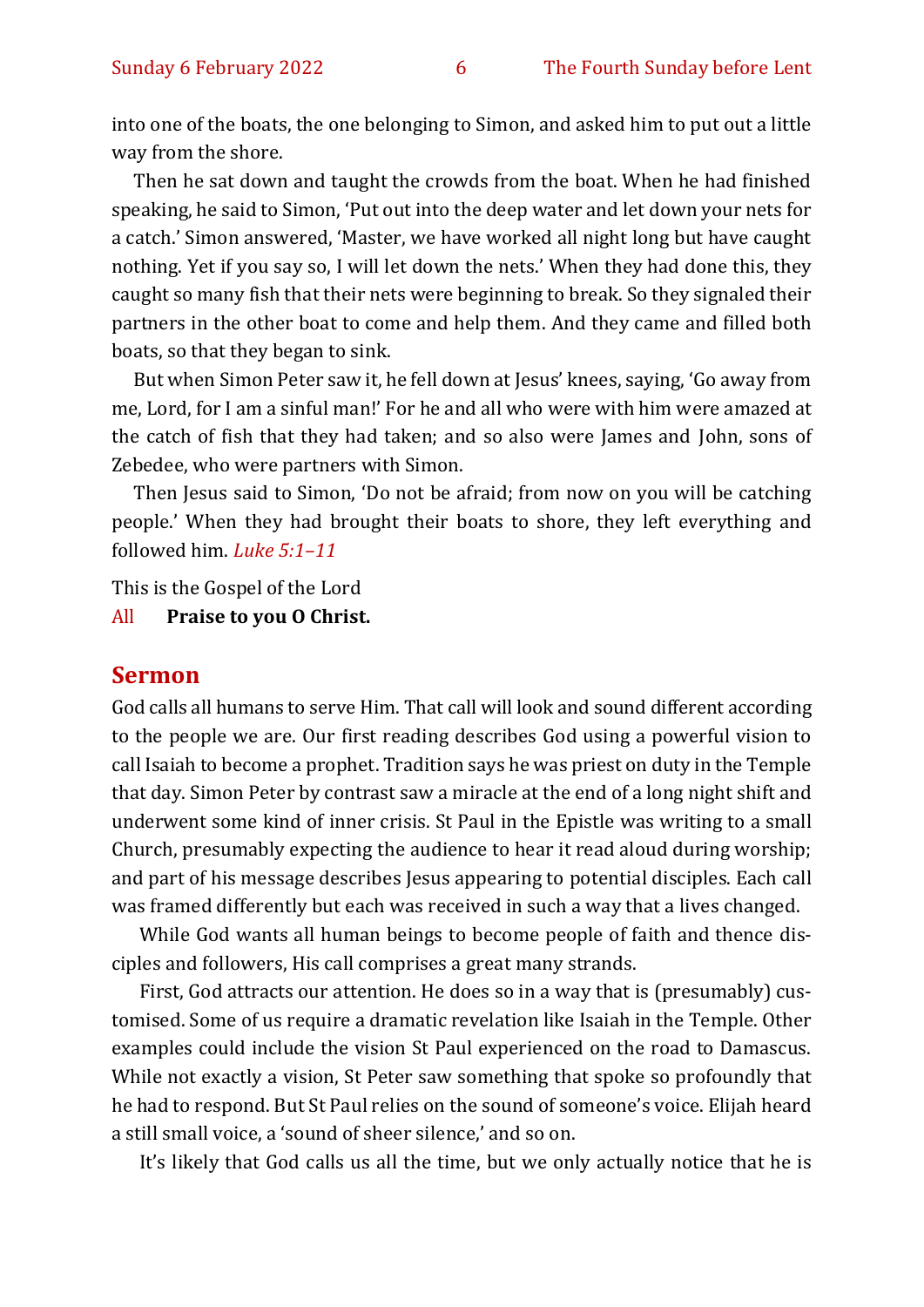speaking only after it crosses a certain threshold in terms of volume or drama. Maybe a different person than Isaiah would have needed a less spectacular vision, or a different vision, or would have responded long ago.

While God will not stoop to mere 'advertising' of course, He does *communicate.*  Many of the modern methods of advertising were developed by the American Marshall McLuhan who famously said, 'The medium is the message.' Cynics say he devised a methodology in which style outweighs substance: a 'consumer' is in truth buying a dream and the actual product is peripheral: obvious examples could include adverts on TV for perfume or, to a lesser extent, cars, toys, and holidays.

Isaiah responded at a time of crisis. The vision he saw occurred in the year that King Uzziah died, and a regional superpower wanted to use his death as an opportunity to make territorial claims, much as Russia today makes claims on Ukraine. Peter responded when Jesus called. Perhaps he was merely searching in a spiritual sense. Some readers think he had recently lost his wife. We might also respond in a time of crisis: it could be a personal crisis that feels customised and unique to us and, indeed, maybe only known to us. God's call will speak into that crisis of faith.

That's why God customises both His method and His message, because we're different. But He also wants each of us to fulfil different tasks in His Church (think of St Paul's concept of 'the Body' in 1 Corinthians 12, for example). Isaiah said, 'Send me!' only after God first issued a specific invitation, saying 'Whom shall I send, and who will go for us?' And St Peter saw the harvesting of fish from the sea before becoming a 'fisher of men' in Palestine. He definitely will be calling us but maybe with a different approach, with a different message, and at different times.

Sometimes God repeats His call because we have, in effect, been avoiding Him for some time—for example, one ancient tradition says Isaiah responded to this vision in today's first reading but had refused previous invitations. We may be more courageous (or less stubborn!) than Isaiah and respond after God's first invitation.

We must understand that God does not call us in some general sense. Rather, *He calls us to a specific calling which is to be a particular person.* That person will always be called to share God's work in His world, our world, in places that matter. And it will also be a call to holiness of life.

God calls a person to become a particular disciple, for particular tasks, and in a particular place and time. The only way we can respond to all these considerations is by recognising that when God calls, that call is customised. My call will differ from yours. But that call, if genuine, will propel us into greater discipleship. It will propel us to become people who love God and neighbour. It will therefore invite us to ask God continually to inform our discipleship in order to please Him greatly.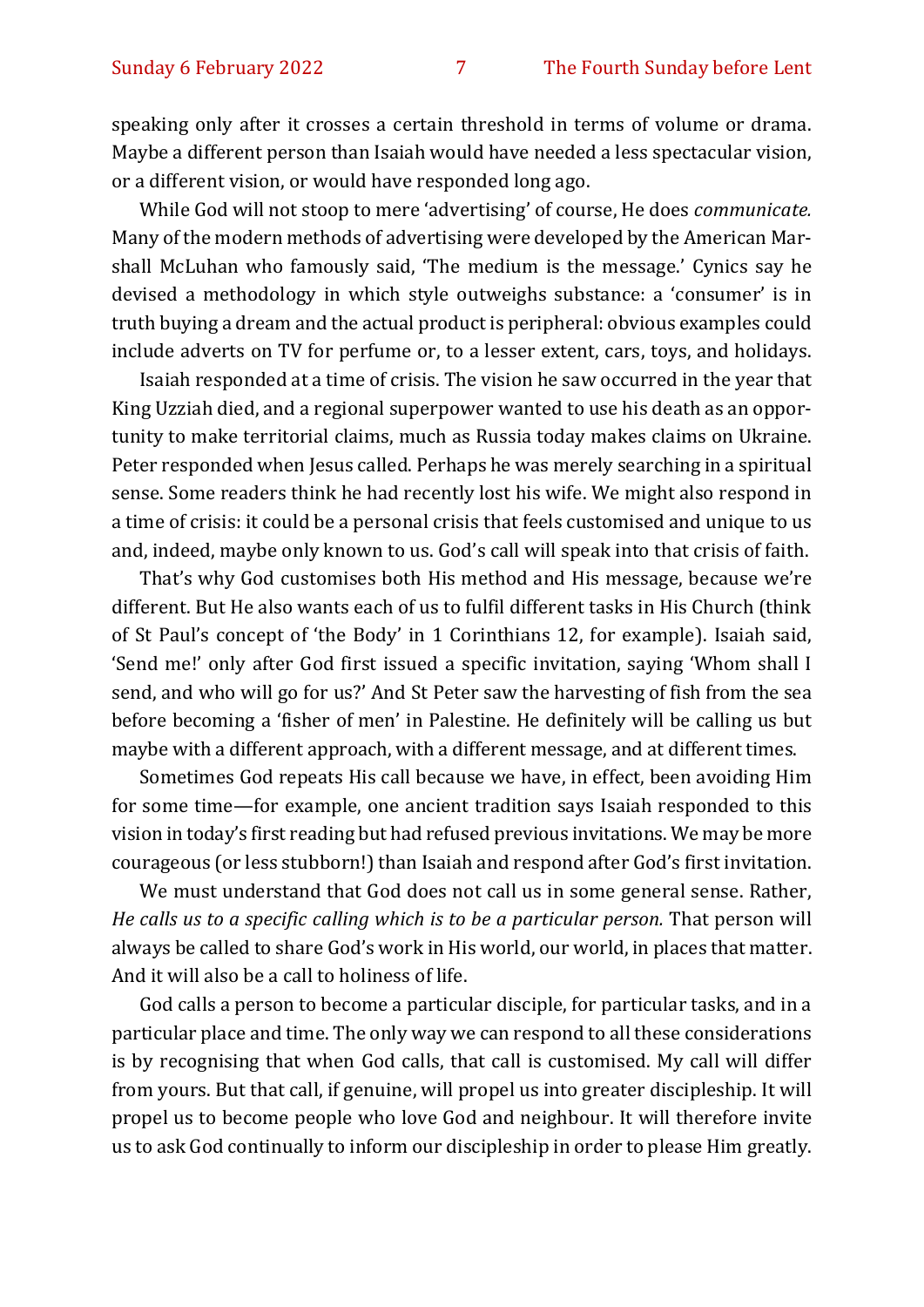# **The Creed**

Do you believe and trust in God the Father, the source of all being and life, the one for whom we exist?

#### All **We believe and trust in him.**

Do you believe and trust in God the Son, who took our human nature, died for us and rose again? All **We believe and trust in him.**

Do you believe and trust in God the Holy Spirit, who gives life to the people of God and makes Christ known in the world?

All **We believe and trust in him.**

This is the faith of the Church.

All **This is our faith. We believe and trust in one God, Father, Son and Holy Spirit. Amen.**

# **Prayers of intercession**

Let us pray:

These prayers are inspired by Jesus' Sermon on the Mount as recorded in Matthew's Gospel. Let us pray.

Jesus taught that his disciples how to pray. Teach us how to pray, keep reminding us to pray. Help our relationships with you to grow.

In the following moment of silence, we pray especially for …

Lord, in your mercy

#### All **Hear our prayer**

Jesus taught that we are we will see God if we are pure in heart. Make us pure so that we can see you as you really are. Heal in us any ideas and images of you that are false and unworthy.

In the following moment of silence, we pray especially for …

Lord, in your mercy

All **Hear our prayer**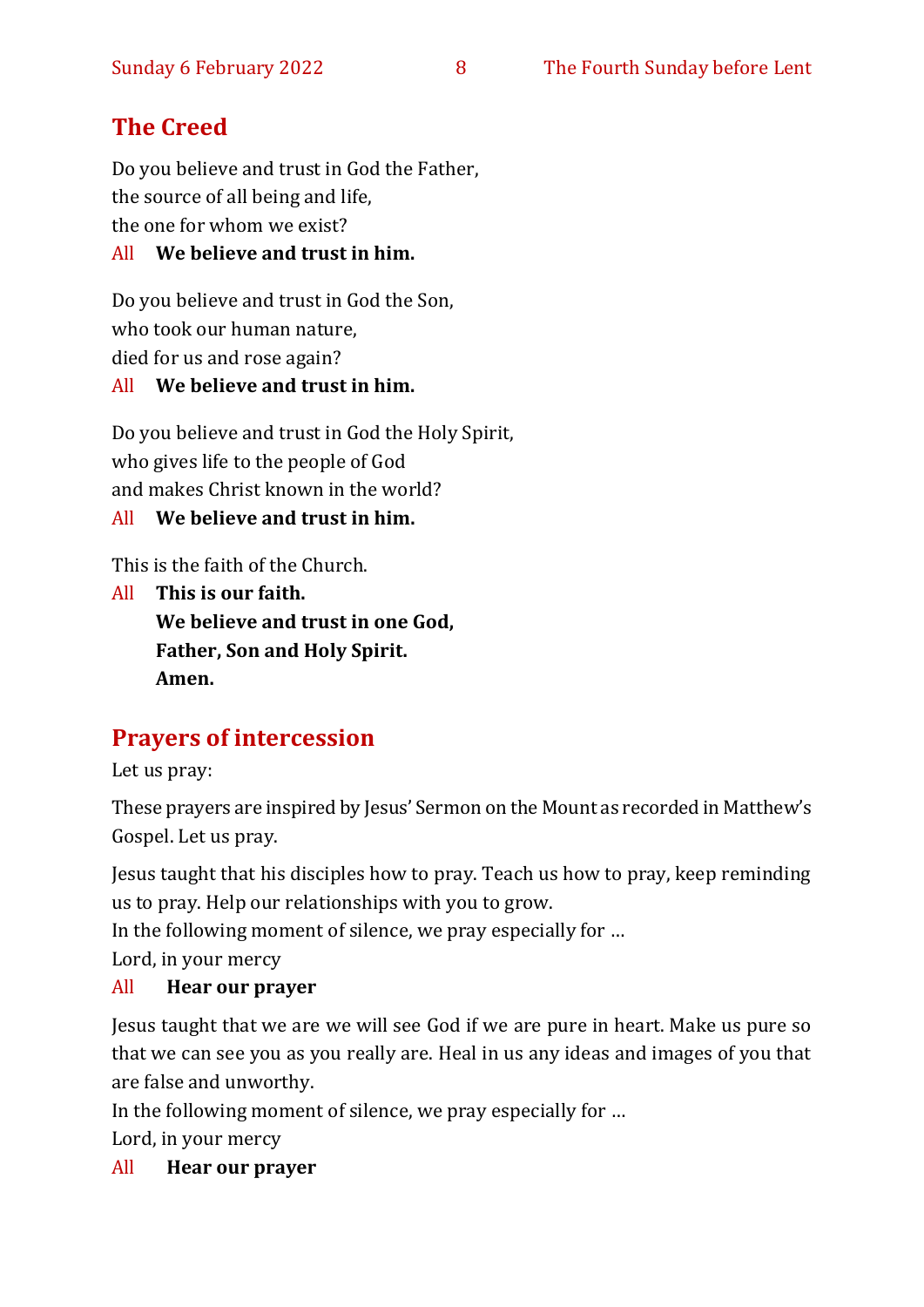Jesus taught that he came to fulfil the law. Lord, we ask you to empower us to live lives that are worthy of the Gospel and forgive us when we do not.

Lord, in your mercy

#### All **Hear our prayer**

Jesus taught that we should not store up treasures on earth. We pray for the world and our relationships with it. Teach us how to live with fewer possessions and help those in the world who have too little.

In the following moment of silence, we pray especially for …

Lord, in your mercy

#### All **Hear our prayer**

Jesus taught that we should be salt and light. We pray for our Christian witness and for those who see us.

In the following moment of silence, we pray especially for …

Lord, in your mercy

#### All **Hear our prayer**

Jesus taught that we should love our enemies and pray for those who despite us. We pray for our enemies and those who do wrong. Help us grow in love, and give us the courage to take our love to the loveless.

In the following moment of silence, we pray especially for …

Lord, in your mercy

#### All **Hear our prayer**

Merciful Father,

All **accept these prayers for the sake of your Son, our Saviour Jesus Christ. Amen.**

# **The peace**

Christ is our peace.

If anyone is in Christ, there is a new creation.

The old has passed away: behold, everything has become new.

The peace of the Lord be always with you,

#### All **And also with you.**

HYMN 3 **[A new commandment](https://www.youtube.com/watch?v=_0A5T9sD8Ug)** (please click on this link to hear the hymn)

The liturgy of the Communion Service appears below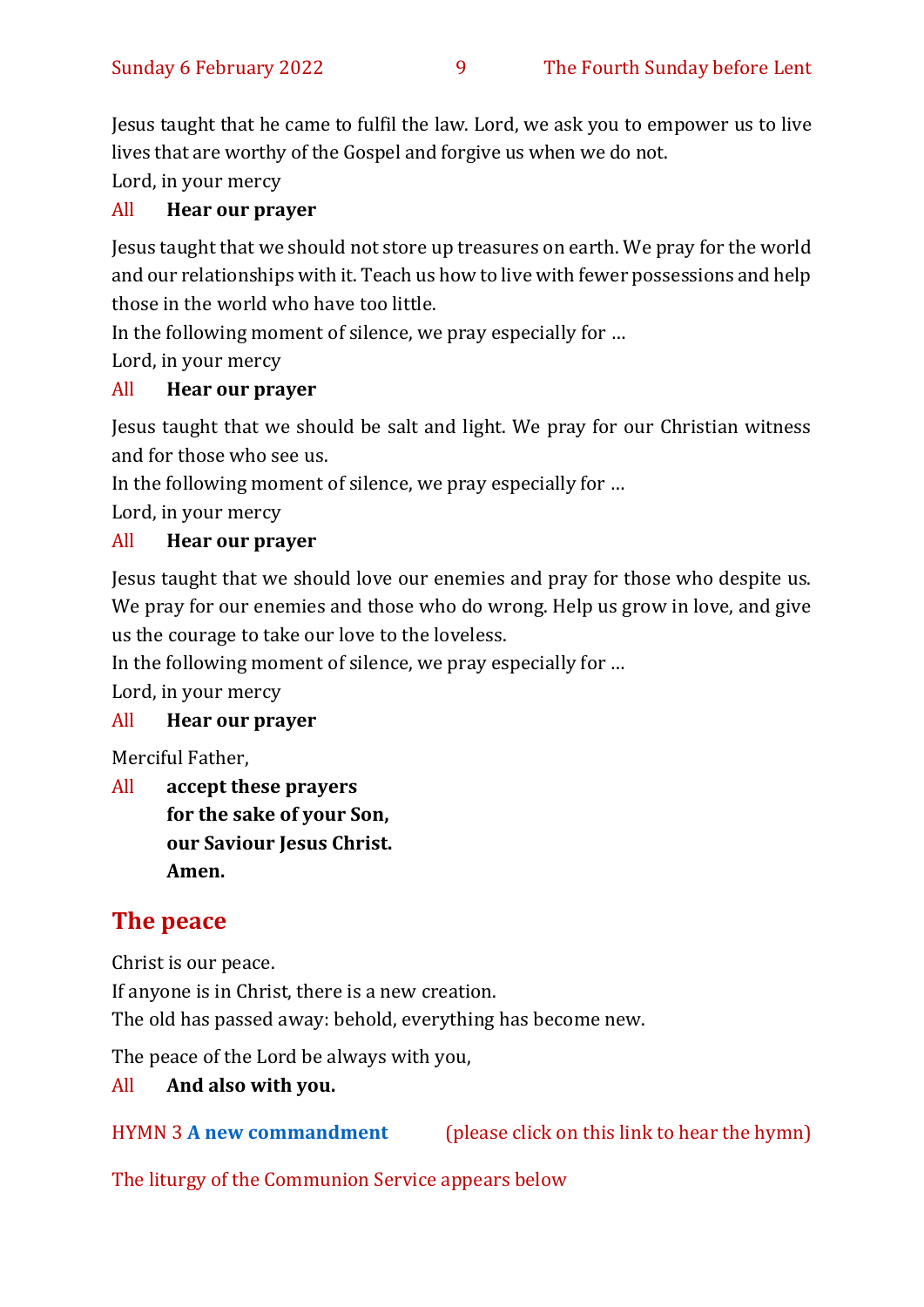# The Dismissal

Christ the Son of God perfect in you the image of his glory and gladden your hearts with the good news of his kingdom; and the blessing of God the Almighty: Father, Son, and Holy Spirit, be with you now and remain with you always. All **Amen.**

HYMN 4 **[Lord for the years](https://www.youtube.com/watch?v=MkTrFQLy6js)** (please click on this link to hear the hymn)

Go in peace to love and serve the Lord.

All **In the name of Christ. Amen.**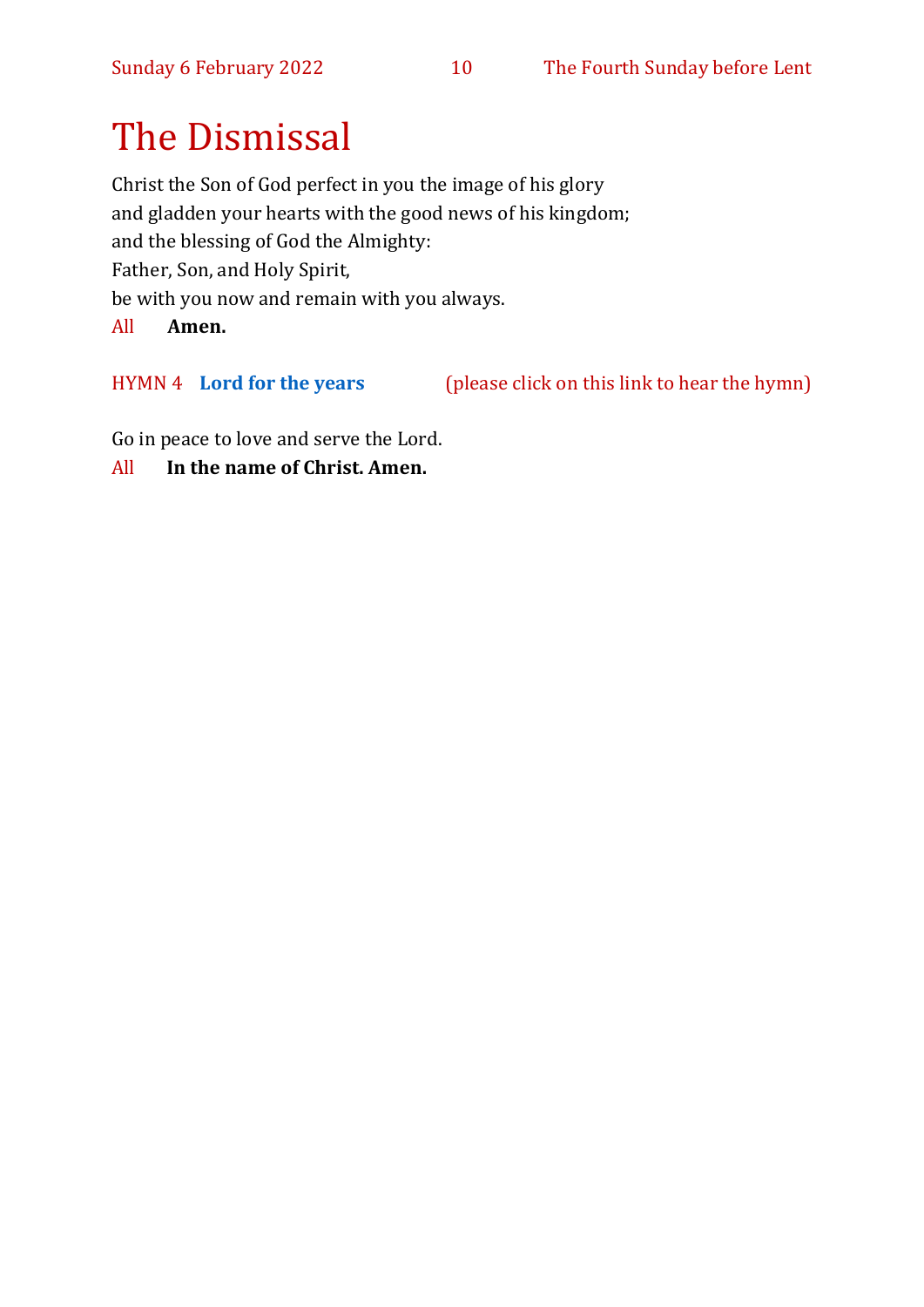# The Liturgy of the Sacrament

## Eucharistic Prayer (prayer E)

The Lord be with you

#### All **and also with you.**

Lift up your hearts.

#### All **We lift them to the Lord.**

Let us give thanks to the Lord our God.

#### All **It is right to give thanks and praise.**

Father, you made the world and love your creation. You gave your Son Jesus Christ to be our Saviour. His dying and rising have set us free from sin and death. And so we gladly thank you, with saints and angels praising you, and saying,

All **Holy, holy, holy Lord, God of power and might, heaven and earth are full of your glory. Hosanna in the highest. Blessed is he who comes in the name of the Lord. Hosanna in the highest.**

We praise and bless you, loving Father, through Jesus Christ, our Lord; and as we obey his command, send your Holy Spirit, that broken bread and wine outpoured may be for us the body and blood of your dear Son.

On the night before he died he had supper with his friends and, taking bread, he praised you. He broke the bread, gave it to them and said: Take, eat; this is my body which is given for you; do this in remembrance of me.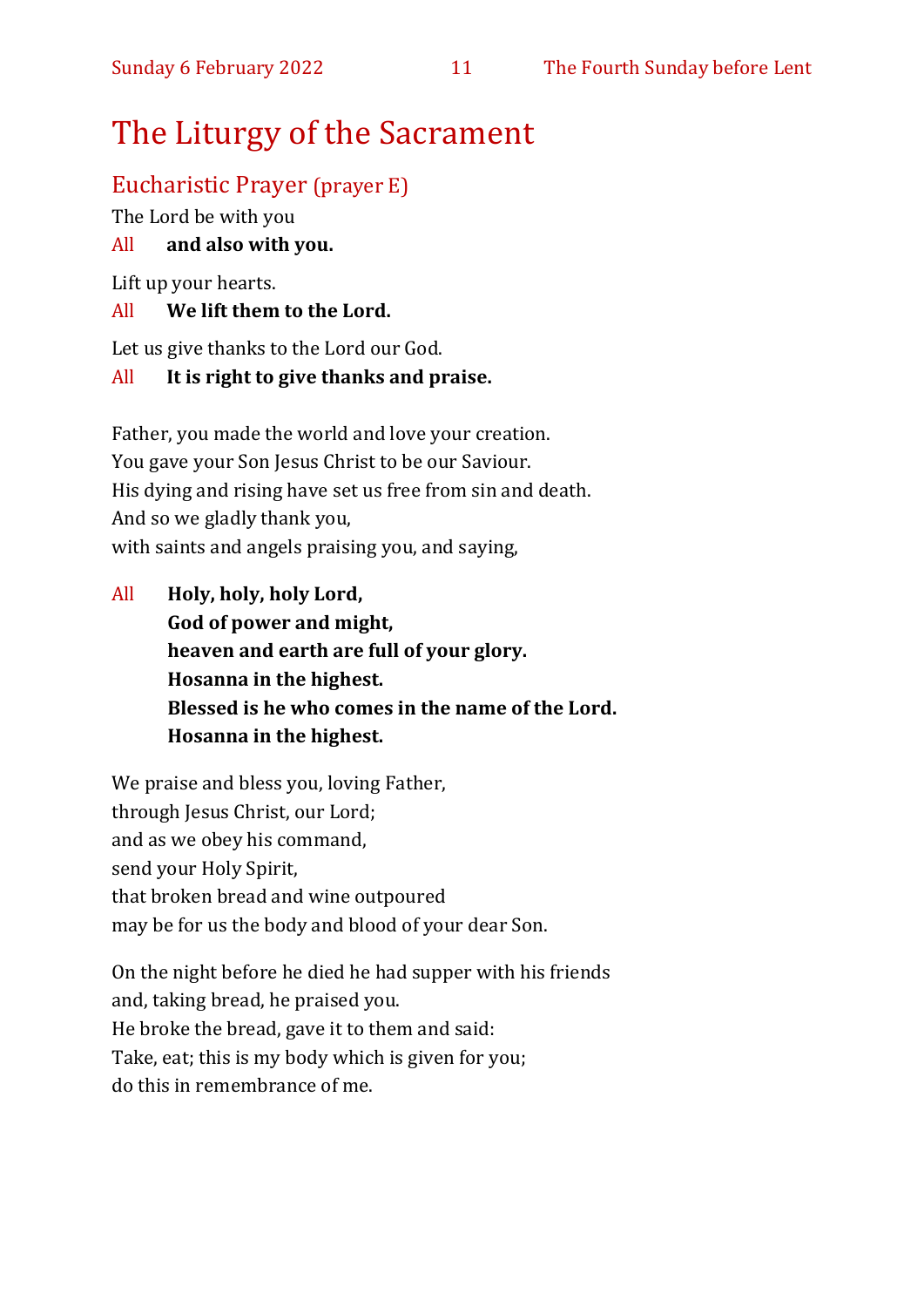When supper was ended he took the cup of wine. Again he praised you, gave it to them and said: Drink this, all of you; this is my blood of the new covenant, which is shed for you and for many for the forgiveness of sins. Do this, as often as you drink it, in remembrance of me.

So, Father, we remember all that Jesus did, in him we plead with confidence his sacrifice made once for all upon the cross.

Bringing before you the bread of life and cup of salvation, we proclaim his death and resurrection until he comes in glory.

Great is the mystery of faith:

# All **Christ has died. Christ is risen. Christ will come again.**

Lord of all life, help us to work together for that day when your kingdom comes and justice and mercy will be seen in all the earth.

Look with favour on your people, gather us in your loving arms and bring us with all the saints to feast at your table in heaven.

Through Christ, and with Christ, and in Christ, in the unity of the Holy Spirit, all honour and glory are yours, O loving Father, for ever and ever.

All **Amen.**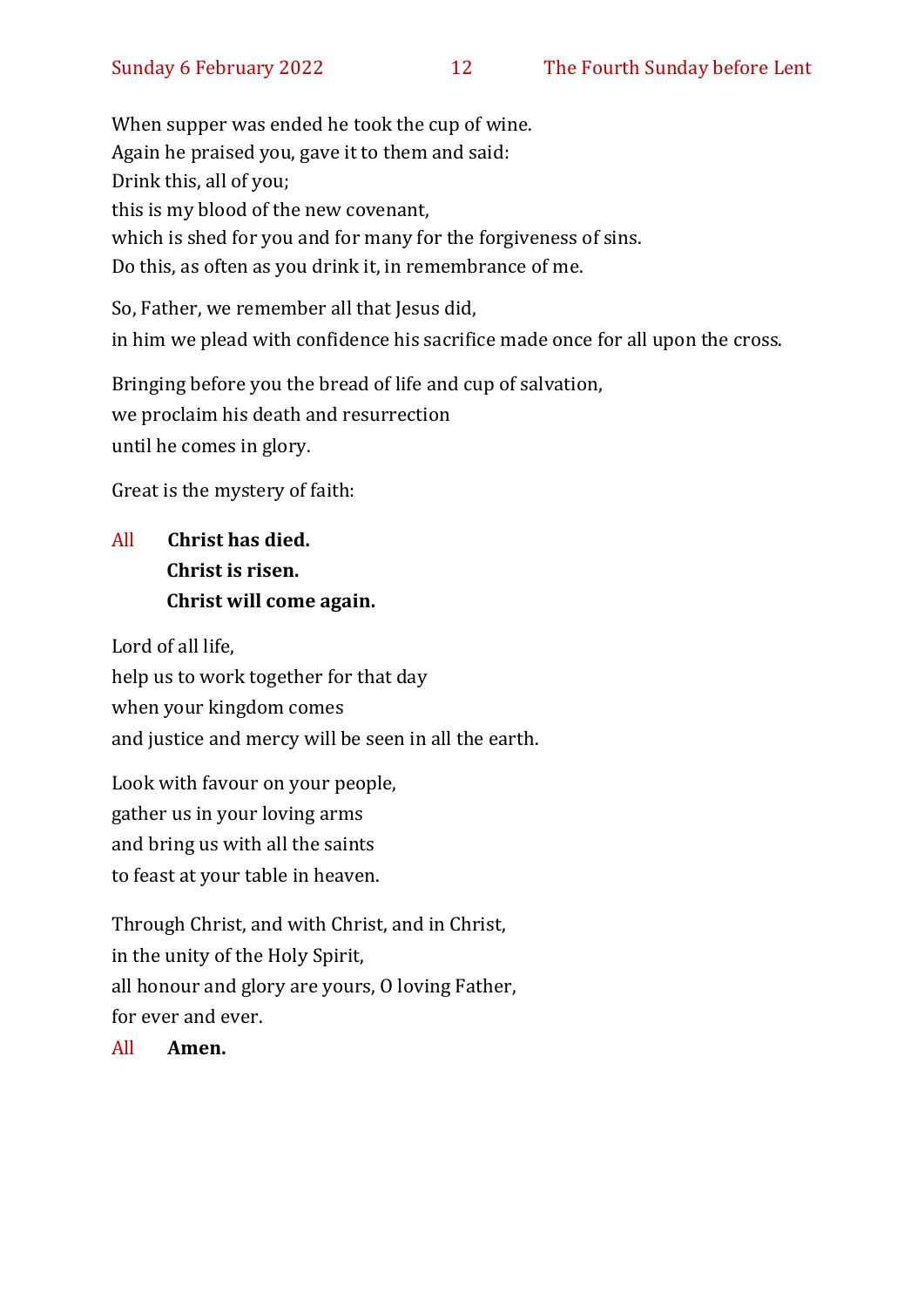#### **The Lord's Prayer**

As our Saviour taught us, so we pray

All **Our Father in heaven, hallowed be your name, your kingdom come, your will be done, on earth as in heaven. Give us today our daily bread. Forgive us our sins as we forgive those who sin against us. Lead us not into temptation but deliver us from evil. For the kingdom, the power,** 

**and the glory are yours now and for ever. Amen.**

#### **Breaking of the Bread**

We break this bread to share in the body of Christ.

- All **Though we are many, we are one body, because we all share in one bread.**
- All **Lamb of God,**

**you take away the sin of the world, have mercy on us.**

**Lamb of God,** 

**you take away the sin of the world, have mercy on us.**

**Lamb of God,** 

**you take away the sin of the world, grant us peace.**

Draw near with faith. Receive the body of our Lord Jesus Christ which he gave for you, and his blood which he shed for you. Eat and drink in remembrance that he died for you, and feed on him in your hearts by faith with thanksgiving.